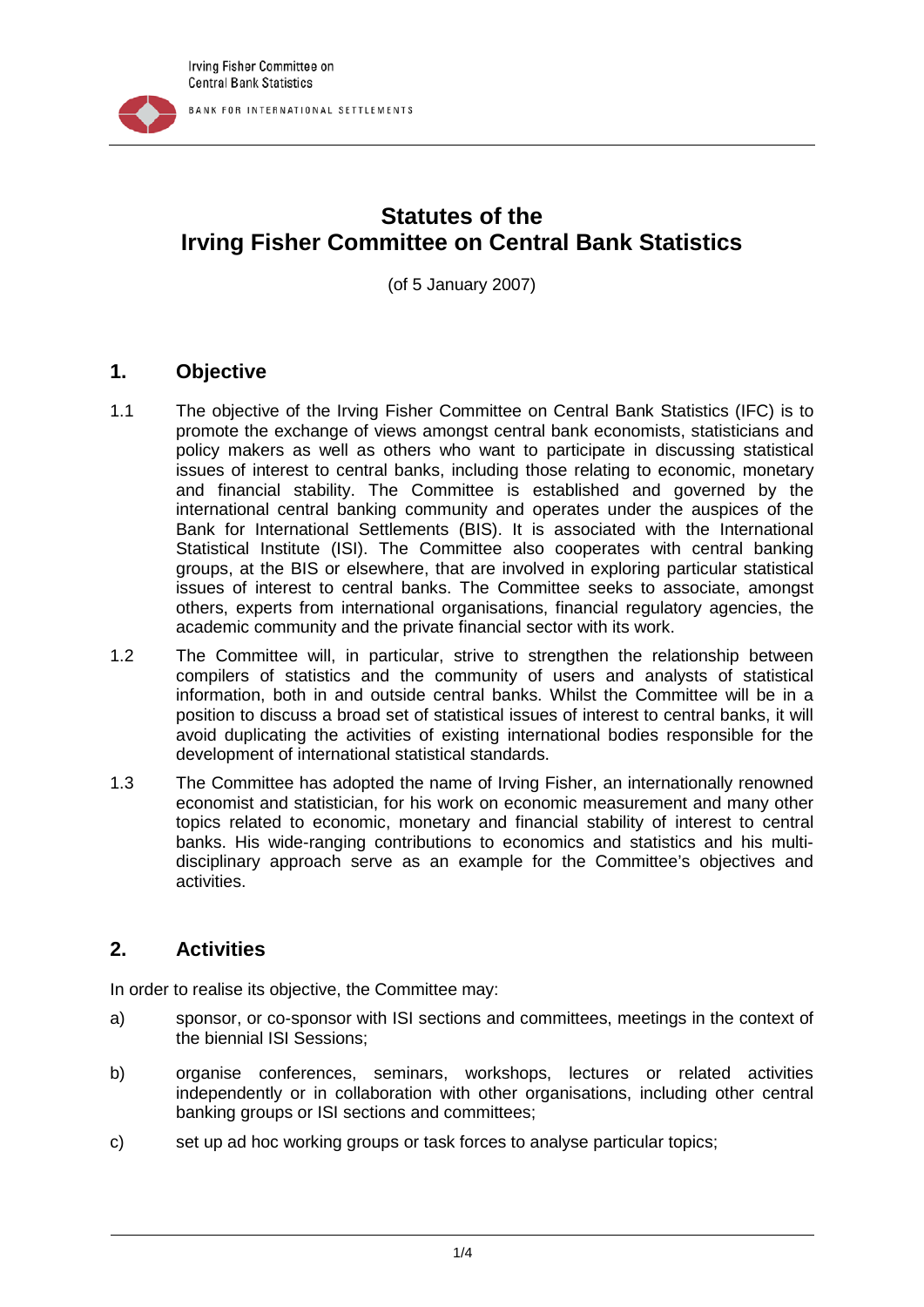- d) collaborate on particular statistical issues with international, regional and national organisations and institutions which have objectives consistent with those of the Committee, including other central banking groups or ISI sections and committees;
- e) discuss best practices with respect to statistical methodological issues of interest to central banks;
- f) support or sponsor the publication of periodicals, papers, reports or newsletters in any form independently or in cooperation with other organisations, including other central banking groups or ISI sections and committees;
- g) maintain a public and/or restricted website to post information related to the Committee's and central banks' statistical activities;
- h) undertake or participate in any other actions necessary for promoting the objectives of the Committee.

#### **3. Membership**

- 3.1 The Committee has four categories of members, without any restriction on the number in each category:
- a) Full institutional members, which will be central banks or international and regional organisations formally involved in central banking issues. Each full institutional member will nominate their respective Committee member who will act as official contact in the correspondence with the IFC. Full institutional members could be asked to pay a yearly full institutional membership fee.
- b) Associate institutional members, which will be central banks, central bank related institutions, or international and regional organisations formally involved in central banking issues, which do not wish to become full institutional members. Associate institutional members could be asked to pay a yearly associate institutional membership fee.
- c) Associate individual members, which consist of economic or statistical experts from public and private sector organisations and from the academic community, including members from ISI sections and committees. Associate individual members could be asked to pay a yearly associate individual membership fee.
- d) Honorary members, which will be elected in recognition of their outstanding contributions to the work of the IFC. Honorary members will be elected for life and will have the same rights and privileges as associate individual members whilst being exempt from paying membership fees. Honorary members will be elected by a unanimous decision of the Committee. Past Chairpersons of the IFC will be automatically granted honorary membership.
- 3.2 Membership will be terminated either by resignation, or by the non-payment of the membership fees during the preceding calendar year, or for other reasons as may be prescribed by the Committee.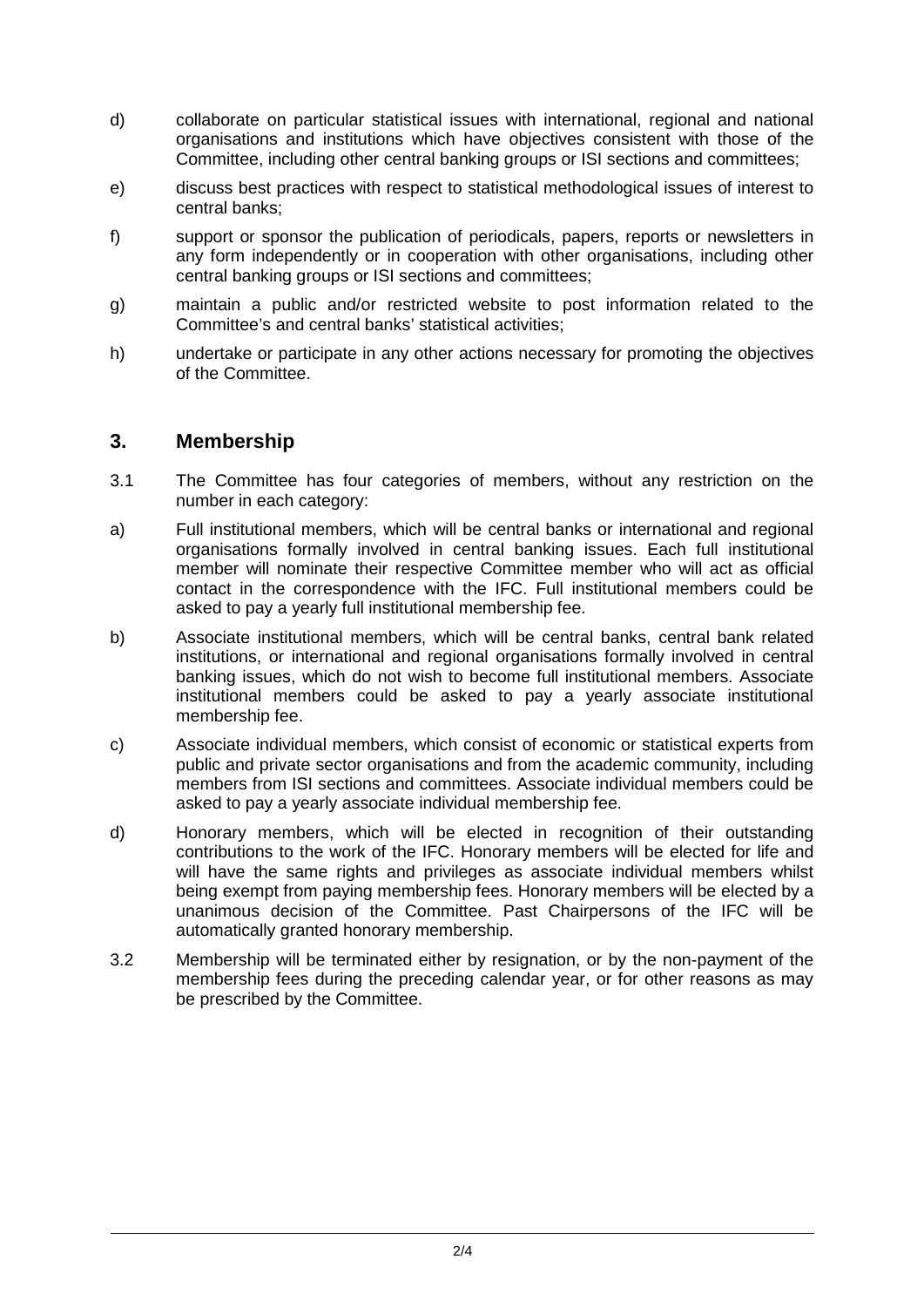# **4. Governance**

Apart from the Committee itself, the governance structure consists of the Executive and the Secretariat.

#### **4.1 The Committee**

- a) The Committee is the decision-making authority of the IFC, and is composed of the designated representatives of the full institutional members. Though the Committee will strive to decide on the basis of consensus, any member can request a vote. Each full institutional member has one vote and a simple majority of votes cast decides. Committee decisions, with or without vote, can be made by mail, including e-mail.
- b) Each full institutional member will nominate their respective Committee member who can designate an alternate to attend Committee meetings on his/her behalf. As a rule, the Committee will meet at least once every year. The time and venue of the Committee meetings are proposed by the Executive.
- c) The Committee will decide on the IFC's strategic orientation. It will review and identify statistical issues of interest to central banks, prioritise and initiate activities and determine who will be invited to participate in them. Changes to the IFC statutes will also be agreed in the Committee, in line with art. 6 of the Statutes.
- d) Upon the proposal by the current Chairperson, the Committee elects, from among its members, the next Chairperson, the Vice Chairpersons and other members of the Executive, as well as the honorary members other than past Chairpersons.
- e) Decisions of the Committee will be communicated to all IFC members.

## **4.2 The Executive**

- a) The Executive will manage the affairs of the IFC in accordance with the Statutes and the decisions and guidelines of the Committee. Though the Executive will strive to decide on the basis of consensus, any member can request a vote. Each of its members has one vote and a simple majority of votes cast decides. Decisions by the Executive, with or without vote, can be made by mail, including e-mail.
- b) The Executive will comprise the Chairperson, two Vice Chairpersons and a maximum of 8 additional members. The members of the Executive will be elected for a term of three years and will have overlapping terms. The selection of members of the Executive will be made with a view to ensure balanced representation from different geographical areas as well as from major financial centres and emerging markets.
- c) The Chairperson will be a senior central bank executive from an institutional member, with responsibility for, and/or experience in, the use and compilation of statistics as well as experience in international central bank cooperation. He/she will be the spokesperson and official representative for the IFC, in particular vis-à-vis the organs of the BIS and ISI. The Chairperson will chair the meetings of the Committee and the Executive. He/she will keep the other members of the Executive informed of all important IFC matters and will consult them on a regular basis. Meetings of the Executive will be organised regularly, including through teleconference.
- d) Upon the proposal by the Chairperson, members of the Executive may also take on the responsibility for a particular activity of the IFC.